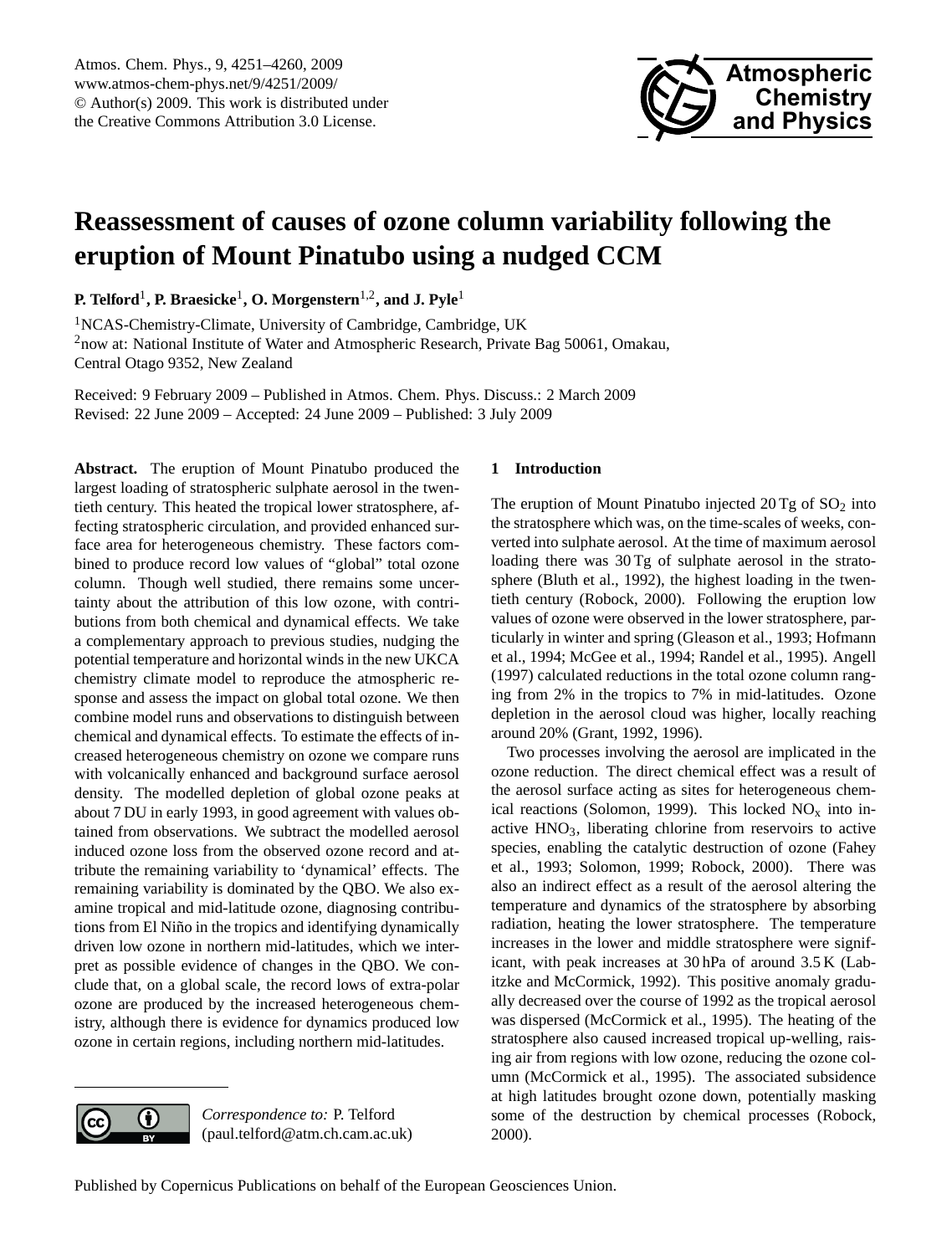The ozone column in the Pinatubo period was also influenced by the phase of the Quasi-Biennial Oscillation (QBO) and the phase of the El Niño Southern Oscillation (ENSO). The QBO is a downward propagating variation of tropical zonal winds with a varying periodicity of around 28 months. It modulates the tropical up-welling and extra-tropical wave propagation, both affecting ozone concentrations [\(Baldwin](#page-7-6) [et al.,](#page-7-6) [2001\)](#page-7-6). The heating of the lower stratosphere by the aerosols produced by Pinatubo affected the QBO, "locking" the phase of the QBO for several months [\(Thomas](#page-8-7) [et al.,](#page-8-7) [2009b\)](#page-8-7). The years 1991 and 1992 had pronounced El Niño conditions as indicated by the multivariate ENSO index [\(Wolter and Timlin,](#page-9-0) [1993\)](#page-9-0). El Niño affects tropical ozone, by changing circulation patterns and cooling the stratosphere. Much of the variation relates to changes in longitudinal patterns in ozone column and is removed by considering zonal means, but there is a residual variation in the tropical UTLS [\(Shiotani and Hasebe,](#page-8-8) [1994;](#page-8-8) [Logan et al.,](#page-8-9) [2003;](#page-8-9) [Zeng and Pyle,](#page-9-1) [2005;](#page-9-1) [Pyle et al.,](#page-8-10) [2005\)](#page-8-10). In the extra-tropics [Randel and Cobb](#page-8-11) [\(1994\)](#page-8-11) note some variation but confined to the Pacific and [Shibata and Deushi](#page-8-12) [\(2008\)](#page-8-12) model variability through the vertical profiles, though much seems to cancel when ozone columns are considered. One further factor contributing to changes in mid-latitude ozone is the variation in the export ozone depleted air from the polar vortex [\(Harris](#page-8-13) [et al.,](#page-8-13) [2008\)](#page-8-13).

The large perturbation to the Earth's climate produced by the eruption has been the subject of many model studies, either focussing on the period itself [\(Bekki and Pyle,](#page-7-7) [1994;](#page-7-7) [Rosenfield et al.,](#page-8-14) [1997;](#page-8-14) [Al-Saadi et al.,](#page-7-8) [2001;](#page-7-8) [Thomas et al.,](#page-8-15) [2009a](#page-8-15)[,b\)](#page-8-7) or as part of simulations of recent ozone variations [\(Chipperfield,](#page-7-9) [1999;](#page-7-9) [Dameris et al.,](#page-7-10) [2005;](#page-7-10) [Stolarski et al.,](#page-8-16) [2006;](#page-8-16) [Fleming et al.,](#page-7-11) [2007;](#page-7-11) [Mader et al.,](#page-8-17) [2007;](#page-8-17) [Wohltmann](#page-9-2) [et al.,](#page-9-2) [2007;](#page-9-2) [Shibata and Deushi,](#page-8-12) [2008\)](#page-8-12). Detailed studies of the ozone chemistry around the time of Pinatubo [\(Solomon](#page-8-18) [et al.,](#page-8-18) [1996;](#page-8-18) [Rosenfield et al.,](#page-8-14) [1997;](#page-8-14) [Chipperfield,](#page-7-9) [1999\)](#page-7-9) indicated that the main impact arose from the increase in aerosol surface area density. These studies modelled zonal mean depletion of 2–3% in mid latitudes, with larger depletion, up to 10%, at higher latitudes in spring. [Solomon et al.](#page-8-18) [\(1996\)](#page-8-18) attributed this to changes in the  $NO<sub>x</sub>/NO<sub>y</sub>$  abundance in the lower stratosphere enhancing the  $ClO/Cl<sub>v</sub>$  ratio. They also noted that this depletion underestimated that observed by 50%. [Rosenfield et al.](#page-8-14) [\(1997\)](#page-8-14) examined the impact of changes in aerosol heating rates on ozone columns. They diagnosed depletion in the tropics, around 2%, immediately after the eruption with a small increase later in mid-latitudes. They also noted that changes in photolysis rates arising from increased optical depths had very little impact. In contrast the importance of dynamical effects was raised by [Hadjinicolaou](#page-8-19) [et al.](#page-8-19) [\(1997\)](#page-8-19) who used a CTM forced by UKMO analyses throughout the 1990s. They ignored the chemical effects of the eruption, but their model still produced low ozone after the eruption. Their study considered only the northern midlatitudes.

The impacts of the eruption have also been considered in modelling studies of recent variability of ozone, with other factors studied including the QBO, Cl loading and solar variability [\(Dameris et al.,](#page-7-10) [2005;](#page-7-10) [Stolarski et al.,](#page-8-16) [2006;](#page-8-16) [Fleming et al.,](#page-7-11) [2007;](#page-7-11) [Shibata and Deushi,](#page-8-12) [2008\)](#page-8-12). [Stolarski](#page-8-16) [et al.](#page-8-16) [\(2006\)](#page-8-16) used a statistical model to determine the importance of these different terms in modelled and observed ozone. They showed that the eruption led to a peak reduc-tion in global ozone<sup>[1](#page-1-0)</sup> of 6.7 $\pm$ 1.1 DU, with the largest effect observed in the northern mid-latitudes. Their modelled response is smaller  $(4.0 \pm 1.1 \text{ DU})$  and predominantly in southern mid-latitudes. [Fleming et al.](#page-7-11) [\(2007\)](#page-7-11) note similar features, observing little effect in southern mid-latitudes in the data in contrast to significant modelled effects there. [Dameris et al.](#page-7-10) [\(2005\)](#page-7-10) looked at the impact of the eruption as part of a long term CCM study. They modelled a 20% increase in the vertical ascent rate leading to a 5% decrease in column ozone in the tropics.

Studies of the effects of Mt. Pinatubo have acquired new relevance after [Crutzen](#page-7-12) [\(2006\)](#page-7-12) and [Wigley](#page-9-3) [\(2006\)](#page-9-3) suggested that stratospheric sulphate aerosols could be used to mitigate global warming. [Trenberth and Dai](#page-9-4) [\(2007\)](#page-9-4) noted the disruption of the global hydrological cycle caused by the eruption. [Tilmes et al.](#page-9-5) [\(2008\)](#page-9-5) used a simple empirical method to look at the effect on polar ozone whilst [Robock](#page-8-20) [\(2008\)](#page-8-20) considered other widespread impacts on regional climate, the biosphere and ozone depletion and, in a more detailed study [\(Robock](#page-8-21) [et al.,](#page-8-21) [2008\)](#page-8-21), predicted benefits to preserving arctic ice, but warned of possible disruptions to the African and Asian monsoons. Understanding the causes of ozone variability after the Pinatubo eruption could help inform judgements about the impacts of this form of geo-engineering.

Whilst the observation of low total ozone and the fact that the increased surface aerosol density caused ozone depletion are well established, the exact link of the observed low ozone to the increased surface aerosol density and other factors, such as dynamical variability, is still uncertain. Differing conclusions regarding the relative importance of chemistry and transport have been reached. It is important to resolve these uncertainties. For instance, as the concentrations of stratospheric halogens decrease, the impact on ozone of increased surface aerosol density, from volcanoes or geoengineering schemes is expected to decrease. However dynamical factors such as changes in stratospheric circulation, may still produce low ozone even with reduced halogen concentrations.

We use a new, complementary, approach to investigate the relative importance of different impacts of the eruption. This approach uses a nudged chemistry climate model (CCM) combining many of the best aspects of the existing CTM and CCMs. We use the information of the meteorological

<span id="page-1-0"></span><sup>1</sup> as defined as the average over 60◦ N to 60◦ S, as used by [Chip](#page-7-13)[perfield et al.](#page-7-13) [\(2006\)](#page-7-13) with high latitudes excluded due to unavailability of continuous ozone measurements during winter.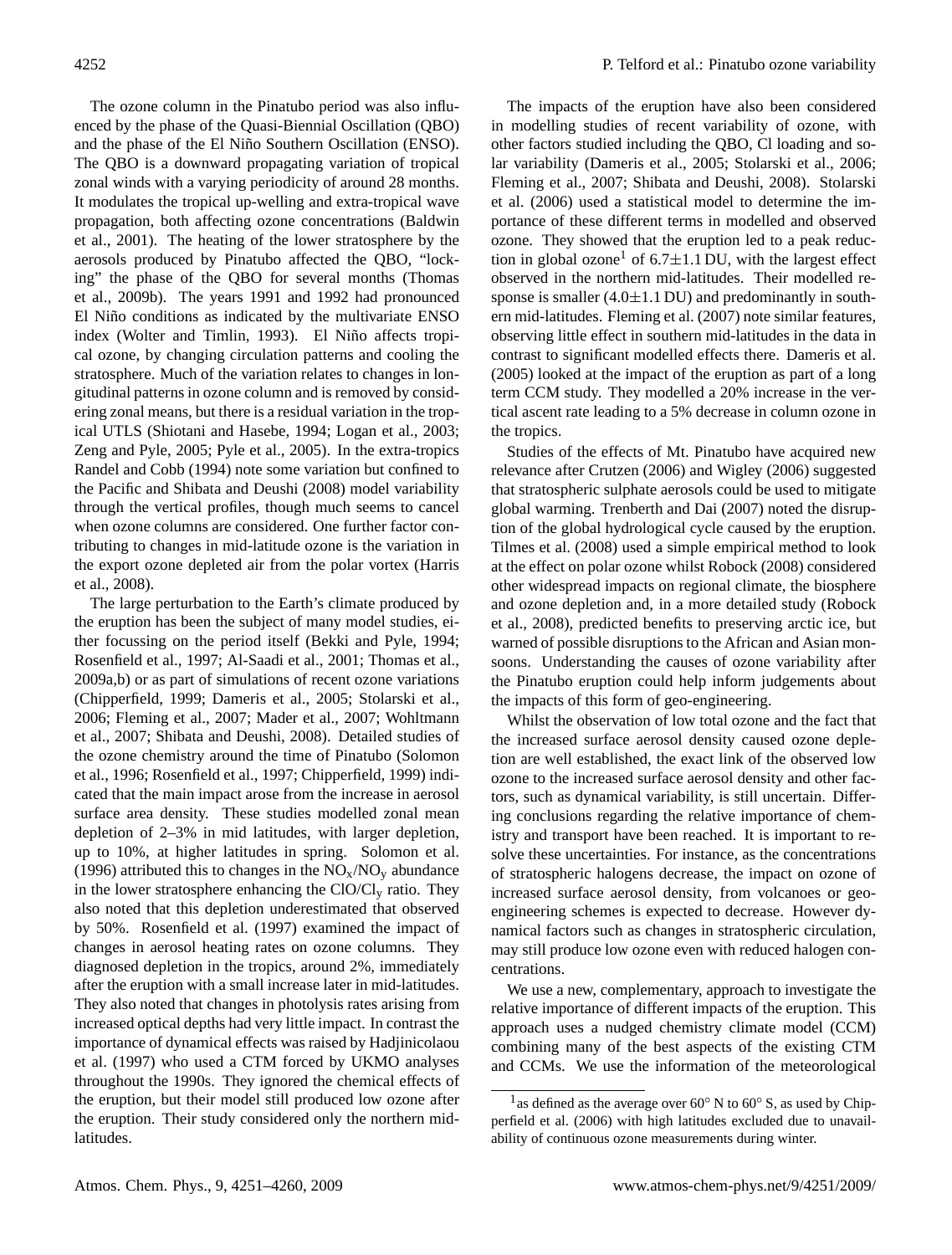analyses, as do CTMs, but in a framework with consistent model physics, including vertical wind as a prognostic variable in the CCM. The ability to reproduce the observed meteorology allows us to combine observations and model runs, with and without the increased surface aerosol density, to probe the different impacts of the eruption.

#### **2 Set up**

#### **2.1 Model**

We use a nudged version of the UKCA model [\(Telford et al.,](#page-8-22) [2008\)](#page-8-22). It is based upon the Met Office's Unified Model (MetUM), with the chemistry provided by the stratospheric version of UKCA [\(Morgenstern et al.,](#page-8-23) [2008\)](#page-8-23). This has a comprehensive stratospheric chemistry, including chlorine and bromine chemistry, and heterogeneous processing on polar stratospheric clouds (PSCs) and liquid sulfate aerosols. In addition it has a simplified tropospheric chemistry. [Morgen](#page-8-24)[stern et al.](#page-8-24) [\(2009\)](#page-8-24) provide a detailed comparison of the CCM used in this study against a range of stratospheric composition data.

The configuration used here has

- **–** a horizontal resolution of 3.75◦×2.5 in longitude and latitude.
- **–** 60 hybrid height levels in the vertical, from the surface up to a height of 84 km.
- **–** a dynamical time-step of 30 min.

The sea surface temperatures and sea ice coverage are prescribed from the HadISST dataset [\(Rayner et al.,](#page-8-25) [2003\)](#page-8-25). The technique of nudging is used to reproduce the atmospheric conditions over the period studied. This constrains model horizontal winds and potential temperatures to ERA-40 re-analysis data [\(Uppala et al.,](#page-9-6) [2005\)](#page-9-6). The nudging is applied from 3 to 45 km with a relaxation parameter of  $\frac{1}{6}$  hr<sup>-1</sup> [\(Telford et al.,](#page-8-22) [2008\)](#page-8-22).

The solar flux is kept constant throughout the period. The chlorine and bromine loadings are kept constant at 3.4 ppbv and 17.5 pptv respectively. All species are initialised from a previous 10 year run of the model. The surface aerosol density (SAD) used to calculate heterogeneous chemical reactions is prescribed from a time dependent data-set created by D. Considine principally from the SAGE II instrument [\(Thomason et al.,](#page-9-7) [1997\)](#page-9-7), augmented by a small amount of data from the SAM II instrument [\(McCormick et al.,](#page-8-26) [1979\)](#page-8-26). The optical depth is prescribed from the data-set of [Sato et al.](#page-8-27) [\(1993\)](#page-8-27).

#### **2.2 Data**

The TOMS<sup>[2](#page-2-0)</sup>/SBUV dataset provides the total ozone data from which we obtain information on variability during the 1990s [\(Bodeker et al.,](#page-7-14) [2005\)](#page-7-14). We attribute the causes of this variability by comparing to known drivers of variability, such as the QBO and ENSO. We use the zonal wind at 50 hPa over Singapore as a proxy index for the QBO [\(Naujokat,](#page-8-28) [1986\)](#page-8-28). Information about the phase of the ENSO is taken from the Multivariate Ensemble Index (MEI) of [Wolter and](#page-9-0) [Timlin](#page-9-0) [\(1993\)](#page-9-0).

#### <span id="page-2-1"></span>**2.3 Methodology**

Due to the limited coverage of the TOMS/SBUV data-set we exclude all data from latitudes polewards of 60°. Averaging the remaining data produces a quasi-global (60◦ N to 60◦ S) total column ozone average, which we denote as "global ozone". In addition we average the total ozone column between 10◦ N to 10◦ S to obtain "tropical ozone" and between 30° to 60° S and N to obtain southern and northern "mid-latitude ozone", respectively. We process these averages in a three stage process. First a linear trend is removed, then we account for the annual cycle by removing a sinusoidal best fit, before smoothing with a 6 month running average.

We performed three model runs (Table [1\)](#page-3-0). Run A utilised all aspects of the model, nudging to ERA-40 and prescribing the SAD, to simulate the effects of the eruption. To isolate the impact of heterogeneous chemistry from the eruption Run B was made with the SAD fixed to 1990 values, which is taken to represent background levels. This run is intended to represent the situation without the Pinatubo aerosol, although it does include the associated dynamical changes from nudging. It is initialised from Run A at the start of January 1991. Run C was made without nudging, but with the increased, time varying, SAD, to investigate how well the free running model performs.

First, we compare the global total ozone data between Runs A, B and C to assess whether the runs provide a reasonable representation of the observed variability. We define the chemical effect of the eruption on ozone to be that caused by the changes in SAD after the eruption. This is evaluated from the differences in the ozone column between Runs A  $(O_3^A)$  and B  $(O_3^B)$ . Runs A and B are nudged to the same meteorological fields so that the difference in ozone between the two runs can be attributed to the change in SAD. This modelled chemical effect  $(\Delta O_3^{\text{chem}} \equiv O_3^{\text{A}} \cdot O_3^{\text{B}})$  is then subtracted from the observed ozone record  $(\Delta O_3^{obs})$ . The remaining ozone residual  $(\Delta O_3^{\text{dyn}} \equiv \Delta O_3^{\text{obs}} \cdot \Delta O_3^{\text{chem}})$  should then correspond to the "dynamical" effect, including that from the eruption, if we have successfully removed the chemical effect. Of course the whole system is highly coupled and

<span id="page-2-0"></span><sup>&</sup>lt;sup>2</sup>Obtained from <http://jwocky.gsfc.nasa.gov>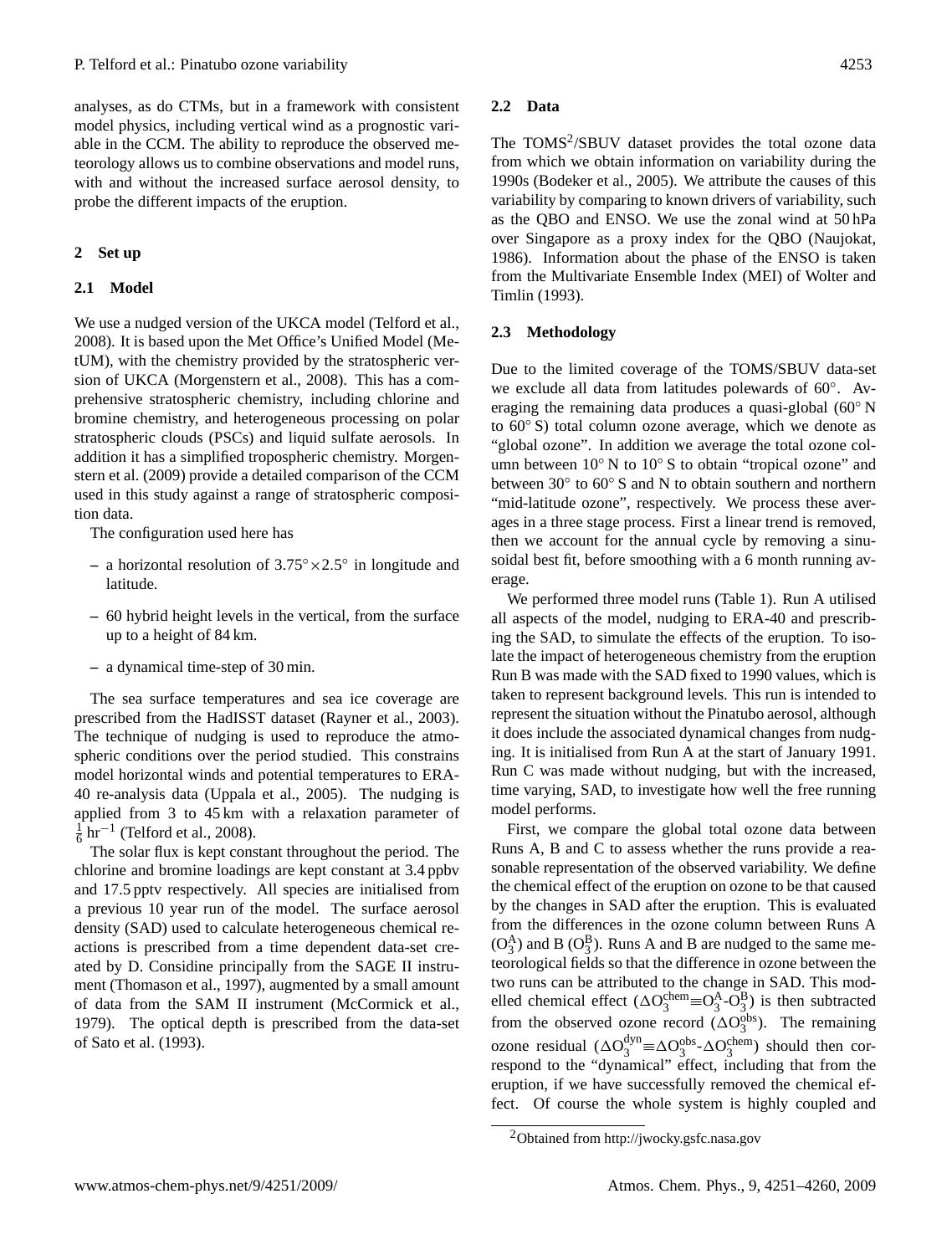<span id="page-3-0"></span>**Table 1.** Summary of runs made in the model.

| Run name       | Dynamics           | Surface Aerosol        |
|----------------|--------------------|------------------------|
| Best Guess (A) | nudged (1988–1998) | "pinatubo" (1988–1998) |
| Background (B) | nudged (1991–1998) | background (1990)      |
| Free $(C)$     | free (1988–1998)   | "pinatubo" (1988–1998) |



<span id="page-3-1"></span>Fig. 1. Comparison of ozone column between model runs and TOMS/SBUV data. Top: Average global ozone column anomaly as a function of time in the data and in the three model runs. Bottom: zonal mean ozone column as a function of time in TOMS/SBUV data (left) and Run A, the best guess run (right). The model has been scaled to allow the spatial distributions to be compared. Run A, the best guess run (right). The model has been scaled to allow the spatial distributions to be compared.

We repeat the procedure for tropical and northern and south-<br>ern mid-latitude ozone. dynamical and chemical processes interact through radiative<br>transferences "demanical" signal will include assumed factors transfer; our "dynamical" signal will include several factors. ern mid-latitude ozone.

#### **3 Results**

-3 guish chemical and dynamical effects for global (Sect. [3.2\)](#page-4-0),  $\mathbf{d}$ First we compare the global average ozone column bene<br>ns<br>ne to c<br>ect<br>theozo tween the model runs and the unprocessed data to assess the model's ability to reproduce the observed variability. We proceed to apply the methods described in Sect. [2.3](#page-2-1) to distintropical (Sect. [3.3\)](#page-5-0) and mid-latitude ozone (Sect. [3.4\)](#page-6-0).

### -6 **3.1 Validation of UKCA global ozone column**

treated identically to the data, with latitudes polewards of  $60^{\circ}$ Figure [1](#page-3-1) shows the global average ozone column in the data and the model runs. For consistency the model ozone is

pare deviations from the mean rather than average values. being excluded. As the global average ozone column in all model runs shows a slight high bias of around 10%, we com-

The combination of meteorology nudged towards reanalysis data and a simple prescription of increased surface aerosol density used in Run A produces a good representation of global ozone variability. Given that TOMS/SBUV ozone data are used in the ERA-40 assimilation over this period [\(Dethof and Holm,](#page-7-15) [2004\)](#page-7-15) this good correspondence may be expected even though we neglect other factors, such as changes in chlorine loading and solar UV flux. This may reflect that these factors do not vary much over this period [\(Eyring et al.,](#page-7-16) [2006;](#page-7-16) [Fleming et al.,](#page-7-11) [2007\)](#page-7-11), or simply that the factors included in our model suffice.

after the eruption. The free running model, Run C, is Run B, with background SAD values, is able to reproduce much of the observed variability. However, as expected, it overestimates ozone in the years immediately also able to capture many of the features of the ozone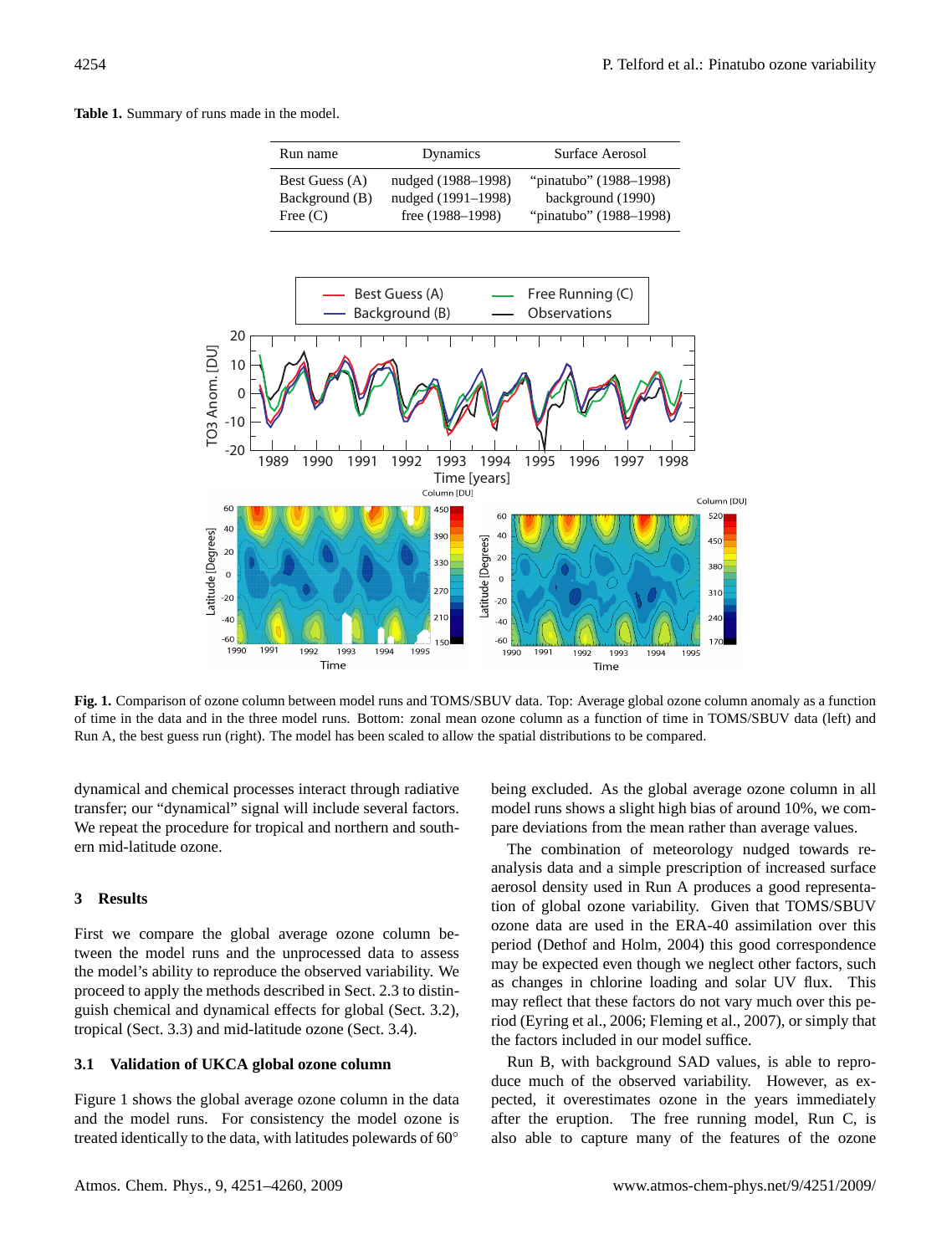

<span id="page-4-1"></span>**Fig. 2.** Contribution to global ozone variability from chemical ( $\Delta O_3^{\text{chem}}$ , blue line) and from dynamical effects ( $\Delta O_3^{\text{dyn}}$  $\frac{1}{3}$ , black line). The chemical effects are evaluated from the differences between the best guess run (Run A) and that with background SAD (Run B). The dynamical effects are evaluated by subtracting this difference from the observations. A regression of  $\Delta O_3^{\text{dyn}}$  $3<sup>4</sup>$  to the QBO proxy, with a lag of 7 months, is superimposed for comparison (red line).

variability, with some decrease after the eruption and large ozone loss in 1994/1995. However there are periods, such as 1993 and 1997, where significant differences can be seen. One explanation for these discrepancies is that the phase and periodicity of the modelled QBO in the free running model do not match those observed [\(Morgenstern et al.,](#page-8-24) [2009\)](#page-8-24).

In addition Fig. [1](#page-3-1) shows latitude-time plots for the data and Run A. The spatial variation is well reproduced by the model, though the small bias necessitates using a slightly different scale to show this clearly. The reduction in the Northern Hemisphere spring maximum in 1993 and 1995 can be clearly seen in both the data and Run A.

#### <span id="page-4-0"></span>**3.2 Attribution of variability in global ozone**

We apply the method described in Sect. [2.3](#page-2-1) to evaluate the chemical effect  $(\Delta O_3^{\text{chem}})$  of the volcanic SAD and the residual, dynamical effect  $(\Delta O_3^{\text{dyn}})$  $_{3}^{\text{dyn}}$ ). These are plotted in Fig. [2.](#page-4-1) In addition we regress the residual ozone variability to our QBO proxy.

The chemical effect of the eruption is clear, with ozone depletion increasing as the sulphate cloud spreads. This loss peaks at 7.2 DU around the start of 1993, then decreases in magnitude as the sulphate is removed from the stratosphere. By fitting this variation using linear trends we note that the initial ozone depletion was at a rate of  $5.7\pm0.2$  DU/year with the recovery at a rate of  $1.8 \pm 0.1$  DU/year. The magnitude and timing of the effect is in good agreement with that obtained by statistical methods, with [Stolarski et al.](#page-8-16) [\(2006\)](#page-8-16) determining the effect to peak in 1993 at  $6.7 \pm 1.1$  DU.

To consider our sensitivity to the prescribed SAD we have used an alternative data-set from the CCMVal project based on that compiled by SPARC [\(Thomason and Peter,](#page-8-29) [2006\)](#page-8-29). This data-set has finer vertical and latitudinal resolution, and if the model is sensitive to the exact distribution of SAD could produce different values of total ozone. The magnitude of the ozone loss using this data-set is only 0.2 DU smaller, indicating that with such large increases in SAD, its exact treatment is relatively unimportant, which may well explain why our coarsely gridded SAD data are able to reproduce the diagnosed ozone depletion. The timing is slightly different, with the rate of ozone recovery being slightly slower. The initial increase caused by heterogeneous chemistry shown in Fig. [2](#page-4-1) is also less pronounced, which is attributed to the smaller vertical extent of the aerosol having a smaller impact on  $NO<sub>x</sub>$  chemistry.

We subtract the chemical effect  $(\Delta O_3^{\text{chem}})$  from the observed variability as described in Sect. [2.3](#page-2-1) to obtain the residual, dynamical effect  $(\Delta O_3^{\text{dyn}})$  $_{3}^{\text{dyn}}$ ). This residual exhibits a quasi biennial variation. A regression of  $\Delta O_3^{\text{dyn}}$  $\frac{q}{3}$  to our QBO proxy, the 50 hPa zonal wind at Singapore, with a lag of 7 months to account for time to propagate to the extra-tropics,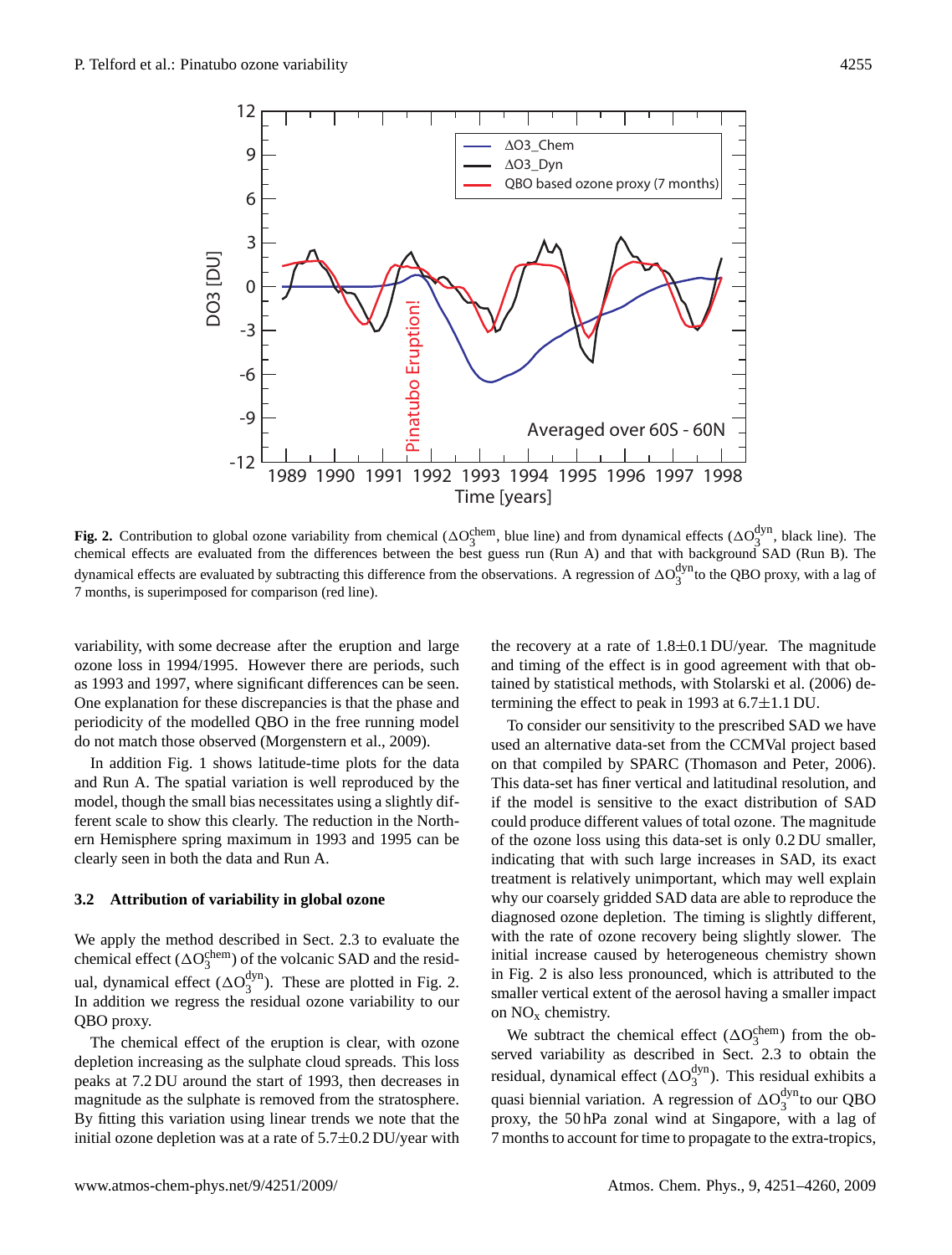



<span id="page-5-1"></span>**Fig. 3.** Contribution to tropical (10° S–10° N) variability from chemical ( $\Delta O_3^{\text{chem}}$ , blue line) and from dynamical effects ( $\Delta O_3^{\text{dyn}}$ )  $\frac{a_3 a_1}{3}$ , black line). The chemical effects are evaluated from the differences between the best guess run (Run A) and that with background SAD (Run B). The dynamical effects are evaluated by subtracting this difference from the observations. A regression of  $\Delta O_3^{\text{dyn}}$  $\frac{d^{3}y^{n}}{3}$  to the QBO proxy, with a lag of 5 months, is superimposed for comparison (red line). The timing of the Pinatubo eruption is marked by "PE".

is superimposed for comparison. The dynamical effect and our QBO proxy correlate well, with a correlation coefficient greater than 0.8. A similar correlation is obtained if a lag of 8 months rather than 7 is used. Evidently the remaining variability is attributable predominantly (more than 65%) to the QBO. The presence of this correlation also increases our confidence in the reliability of the subtraction of the modelled chemical effect, as any residual chemical signal would be unlikely to correlate with the QBO. By using time lagged correlations we also conclude that there is no evidence that the ENSO has any large impact on the remaining variability.

In agreement with other studies we conclude that the main cause of the observed low global ozone after Pinatubo was the increased surface aerosol density. However dynamics determine the timing of the lowest values. In addition they may have a greater effect on regional scales. To investigate whether this is the case we examine three regions separately: the tropics and northern and southern mid-latitudes.

#### <span id="page-5-0"></span>**3.3 Tropical ozone column**

The QBO is a tropical phenomenon. In light of the strong relationship between the global ozone and our QBO proxy it is interesting to see its role in the modelled tropical ozone column. So we repeat the procedure used to study the global ozone for the tropics. The resulting contributions from chemical and dynamical factors are shown in Fig. [3.](#page-5-1)

The contribution from the chemical effect is smaller, peaking at around −3 DU, than in the global case, but the rates of change are similar, decreasing at  $5.1 \pm 0.2$  DU/year before recovering at 1.9±0.1 DU/year.

As in the global case the residual, "dynamical", effect correlates well with our QBO proxy index, with a correlation coefficient greater than 0.8. The lag used is different, and the proxy is inverted, which reflects the different influence the QBO has on tropical and global ozone. The period between 1991 and 1992 is the one period where the correlation is poorer, which corresponds to the warm phase of ENSO. To quantify this relationship we remove the variability of the QBO by subtracting the QBO based proxy from  $\Delta O_3^{\text{dyn}}$ 3 and correlate the remaining variability with the ENSO proxy, producing a correlation coefficient of 0.45, significant at the 95% level. The ability to produce this correlation without a lag suggests a more immediate impact of ENSO on tropical ozone column. The lowest values occur in late 1991 and 1992, just after the eruption of Mt. Pinatubo, suggesting that dynamical changes from the eruption could contribute to the low ozone as well. The magnitude of any changes caused by the eruption are too small to quantify with our technique.

In the tropics the chemical depletion is smaller than the dynamical effect, which is still attributable to the QBO, although with a significant contribution from ENSO. We now investigate the mid-latitudes where both the chemical effects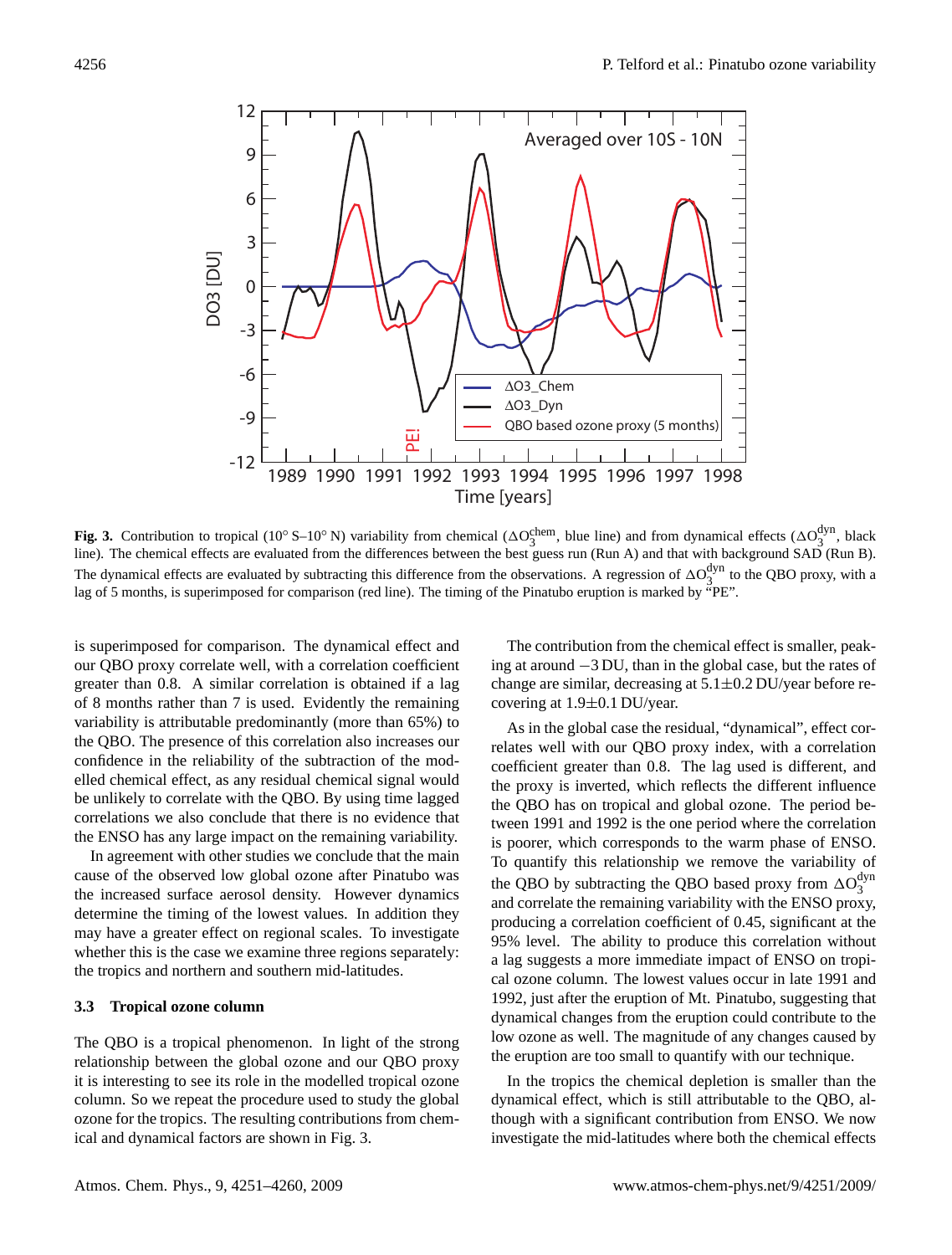

<span id="page-6-1"></span>**Fig. 4.** Contribution to northern (left) and southern (right) mid-latitudes  $(30^{\circ} - 60^{\circ})$  ozone variability from chemical  $(\Delta O_3^{\text{chem}})$ , blue line) and from dynamical effects ( $\Delta O_3^{\text{dyn}}$  $\frac{3}{3}$ , black line). The chemical effects are evaluated from the differences between the best guess run (Run A) and that with background SAD (Run B). The dynamical effects are evaluated by subtracting this difference from the observations. A regression of  $\Delta O_3^{\text{dyn}}$  $3<sup>3</sup>$  to the QBO proxy, with a lag of 5 months, is superimposed for comparison (red line).

are larger and where previous studies such as [Hadjinicolaou](#page-8-19) [et al.](#page-8-19) [\(1997\)](#page-8-19) have argued for an important dynamical contribution to ozone variability.

#### <span id="page-6-0"></span>**3.4 Mid-latitude ozone columns**

The mid-latitudes are the regions where large chemical ozone depletion [\(Chipperfield,](#page-7-9) [1999\)](#page-7-9) and dynamically induced low ozone [\(Hadjinicolaou et al.,](#page-8-19) [1997\)](#page-8-19) have been modelled after the eruption. To investigate whether we see such effects we repeat the procedure used to study the global and tropical ozone for the northern and southern mid-latitudes. The resulting contributions from chemical and dynamical factors are shown in Fig. [4.](#page-6-1)

Ozone depletion due to increased aerosol surface is larger than that at lower latitudes, peaking around 10 DU in both the Northern and Southern Hemispheres (Fig. [4\)](#page-6-1). The variation of the depletion over time is less smooth, showing a large annual cycle, with the heterogeneous depletion peaking in spring. The magnitude of the depletion is similar in both hemispheres, in agreement with the studies of [Flem](#page-7-11)[ing et al.](#page-7-11) [\(2007\)](#page-7-11) and [Stolarski et al.](#page-8-16) [\(2006\)](#page-8-16). When we subtract the chemical effect from the observations to produce the "dynamical" effect we see differences between the northern and southern mid-latitudes. This is in agreement with the observed ozone variability, as seen by [Bodeker](#page-7-17) [et al.](#page-7-17) [\(2001\)](#page-7-17), [Stolarski et al.](#page-8-16) [\(2006\)](#page-8-16) and [Fleming et al.](#page-7-11) [\(2007\)](#page-7-11), where lower ozone values were seen in northern midlatitudes.

In the Southern Hemisphere the amplitude of ozone interannual variability is constant throughout the period. We note that away from the eruption there appears to be some correlation with our QBO proxy, with none in the years immediately after the eruption. In the Northern Hemisphere the variability looks similar to that in the Southern in the early and later years. However in 1993 and 1995 we diagnose low ozone, which appears to correlate well with our QBO proxy.

This additional dynamically driven low ozone in the northern mid-latitudes can explain the discrepancy observed between the chemical impact and observations by [Solomon](#page-8-18) [et al.](#page-8-18) [\(1996\)](#page-8-18) and others. Some of the variability can also be explained by changes in ozone loss due to high latitude PSCs subsequently exported to mid-latitudes, although this effect peaks later in the year than our "dynamical" effect [\(Harris](#page-8-13) [et al.,](#page-8-13) [2008\)](#page-8-13). In northern mid-latitudes the dynamically induced low ozone is also considerable larger than the chemical depletion, in agreement with the results of [Hadjinicolaou](#page-8-19) [et al.](#page-8-19) [\(1997\)](#page-8-19). Interestingly during the years after the eruption better correlation is obtained using a lag of 5 months, as opposed to 7 months in the other years, suggesting a qualitative difference in the relationship between the QBO and mid-latitude ozone after the eruption of Mt. Pinatubo. This may be due to impacts of the eruption on the QBO, such as phase-locking, as seen by [Thomas et al.](#page-8-7) [\(2009b\)](#page-8-7) and others.

#### **4 Conclusions**

We use the new UKCA CCM to study the ozone variability around the time of the eruption of Mount Pinatubo. We "nudge" the model to reproduce the observed dynamical effect and investigate the impacts of increased heterogeneous chemistry by comparing results of runs with and without increased surface aerosol density. We subtract the modelled ozone changes from the observed total ozone column record to obtain the impacts of the "dynamical" effect. The record low global ozone in 1993 is mainly a result of the increased heterogeneous chemistry, but augmented by some regional dynamical effects, most notably in northern mid-latitudes.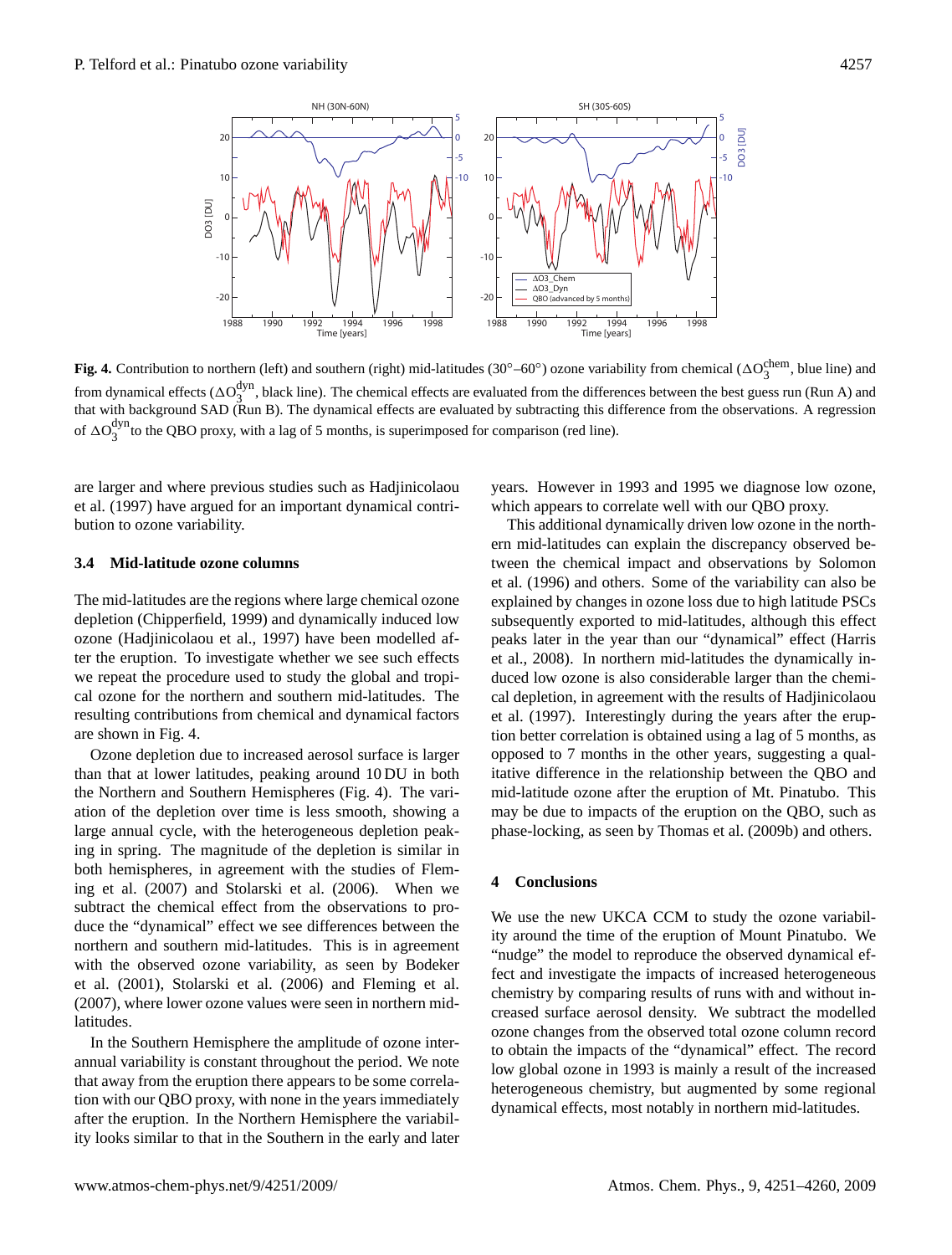The increased heterogeneous chemistry causes global ozone depletion, peaking at around 7 DU in early 1993, in good agreement with values obtained from observations. The global dynamical effect is smaller than the chemical depletion and, by comparing with a QBO proxy, can be attributed to being predominantly caused by the QBO. On global scales we see no evidence of contributions from ENSO or direct dynamical impacts of the eruption. In the tropics the chemical depletion is smaller than the dynamical effect, which is still attributable to the QBO, although with a significant contribution from ENSO.

In both northern and southern mid-latitudes the heterogeneous chemistry causes ozone depletion, peaking around 10 DU in late 1992 and early 1993. In addition there is dynamical variability which correlates with the QBO, though this variation differs between the Northern and Southern Hemispheres. In the north the dynamical driven variability is greater, producing reductions in ozone columns even larger than the chemical depletion, in agreement with [Hadjinico](#page-8-19)[laou et al.](#page-8-19) [\(1997\)](#page-8-19). We speculate that this low ozone arises from qualitative differences in the QBO after the eruption, which will be interesting to study with a free running model using an ensemble approach. This study serves as a physical attribution test case for estimating ozone loss after major volcanic eruptions and at the same time validates the underlying CCM and its ability to capture ozone inter-annual variability.

*Acknowledgements.* This work was supported by NCAS. We also acknowledge support through the EU FP6 Integrated Programme, SCOUT-O3 (505390-GOCE-CT-2004). The ERA-40 data was obtained from the BADC. We thank David Considine for the development of the aerosol climatology.

Edited by: M. Dameris

#### **References**

- <span id="page-7-8"></span>Al-Saadi, J., Pierce, R., Fairlie, T., Kleb, M., Eckman, R., Grose, W., Natarajan, M., and Olson, J.: Response of middle atmosphere chemistry and dynamics to volcanically elevated sulfate aerosol: Three-dimensional coupled model simulations, J. Geophys. Res., 106, 27255–27275, 2001.
- <span id="page-7-2"></span>Angell, J.: Estimated impact of Agung, E1 Chichon, and Pinatubo volcanic eruptions on global and regional total ozone after adjustment for the QBO, Geophys. Res. Lett., 24, 647–650, 1997.
- <span id="page-7-6"></span>Baldwin, M., Gray, L., Dunkerton, T., Hamilton, K., Haynes, P., Randel, W., Holton, J., Alexander, M., Hirota, I., and Horinouchi, T.: The quasi biennial oscillation, Rev. Geophys., 39, 179–230, 2001.
- <span id="page-7-7"></span>Bekki, S. and Pyle, J.: A two dimensional modeling study of the volcanic eruption of Mount Pinatubo, J. Geophys. Res., 99, 18861–18869, 1994.
- <span id="page-7-0"></span>Bluth, G., Doiron, S., Schnetzler, C., Krueger, A., and Walter, L.: Global Tracking of the  $SO<sub>2</sub>$  clouds from the June, 1991 Mount-Pinatubo Eruptions, Geophys. Res. Lett., 19, 151–154, 1992.
- <span id="page-7-17"></span>Bodeker, G., Connor, B., Liley, J., and Matthews, W.: The global mass of ozone: 1978–1998, Geophys. Res. Lett., 28, 2819–2822, 2001.
- <span id="page-7-14"></span>Bodeker, G. E., Shiona, H., and Eskes, H.: Indicators of Antarctic ozone depletion, Atmos. Chem. Phys., 5, 2603–2615, 2005, [http://www.atmos-chem-phys.net/5/2603/2005/.](http://www.atmos-chem-phys.net/5/2603/2005/)
- <span id="page-7-9"></span>Chipperfield, M.: Multiannual simulations with a three-dimensional chemical transport model, J. Geophys. Res., 104, 1781–1805, 1999.
- <span id="page-7-13"></span>Chipperfield, M., Fioletov, V., Bregman, B., Burrows, J., Connor, B., Haigh, J., Harris, N., Hauchecorne, A., Hood, L., Kawa, S., Krzyscin, J., Logan, J., Muthama, N., Polvani, L., Randel, W., ´ Sasaki, T., Stähelin, J., Stolarski, R., Thomason, L., and Zawodny, J.: Global Ozone: Past and Present, chapter 3, World Meteorological Organisation, 3.1–3.58, 2006.
- <span id="page-7-12"></span>Crutzen, P.: Albedo enhancement by stratospheric sulfur injections: A contribution to resolve a policy dilemma?, Clim. Change, 77, 211–220, 2006.
- <span id="page-7-10"></span>Dameris, M., Grewe, V., Ponater, M., Deckert, R., Eyring, V., Mager, F., Matthes, S., Schnadt, C., Stenke, A., Steil, B., Brühl, C., and Giorgetta, M. A.: Long-term changes and variability in a transient simulation with a chemistry-climate model employing realistic forcing, Atmos. Chem. Phys., 5, 2121–2145, 2005, [http://www.atmos-chem-phys.net/5/2121/2005/.](http://www.atmos-chem-phys.net/5/2121/2005/)
- <span id="page-7-15"></span>Dethof, A. and Holm, E.: Ozone assimilation in the ERA-40 reanalysis project, Q. J. Roy. Meteorol. Soc., 130, 2851–2872, 2004.
- <span id="page-7-16"></span>Eyring, V., Butchart, N., Waugh, D., Akiyoshi, H., Austin, J., Bekki, S., Bodeker, G., Boville, B., Brühl, C., Chipperfield, M., Cordero, E., Dameris, M., Deushi, M., Fioletov, V., Frith, S., Garcia, R., Gettelman, A., Giorgetta, A., Grewe, V., Jourdain, L., Kinnison, D., Mancini, E., Manzini, E., Marchand, M., Marsh, D., Nagashima, T., Newman, P., Nielsen, J., Pawson, S., Pitari, G., Plummer, D., Rozanov, E., Schraner, M., Shepherd, T., Shibata, K., Stolarski, R., Struthers, H., Tian, W., and Yoshiki, M.: Assessment of temperature, trace species, and ozone in chemistry-climate model simulations of the recent past, J. Geophys. Res., D22308, 111, doi:10.1029/2006JD007327, 2006.
- <span id="page-7-5"></span>Fahey, D., Kawa, S., Woodbridge, E., Tin, P., Wilson, J., Jonsson, H., Dye, J., Baumgardner, D., Borrmann, S., Toohey, D., Avallone, L., Proffitt, M., Margitan, J., Loewenstein, M., Podolske, J., Salawitch, R., Wofsy, S., Ko, M., Anderson, D., Schoeberl, M., and Chan, K.: In situ measurements constraining the role of sulfate aerosols in mid-latitude ozone depletion, Nature, 363, 509–514, 1993.
- <span id="page-7-11"></span>Fleming, E., Jackman, C., Weisenstein, D., and Ko, M.: The impact of interannual variability on mutidecadel total ozone simulations, J. Geophys. Res., 112, D10310, doi:10.1029/2006JD007953, 2007.
- <span id="page-7-1"></span>Gleason, J. and Bhartia, P. and Herman, J. and McPeters, R and Newman, P. and Stolarski, R. and Flynn, L. and Labow, G. and Larko, D. and Seftor, C. and Wellemeyer, C. and Komhyr, W. and Miller, A. and Planet, W.: Record low global ozone in 1992, Science, 260, 523–526, 1993.
- <span id="page-7-3"></span>Grant, W.: Observations of reduced ozone concentrations in the tropical atmosphere after the eruption of Mount Pinatubo, Geophys. Res. Lett., 19, 1109–1112, 1992.
- <span id="page-7-4"></span>Grant, W.: Tropical stratospheric ozone changes following the eruption of Mount Pinatubo, in: The Mount Pinatubo Eruption Effects on the Atmosphere and Climatem, edited by: Springer-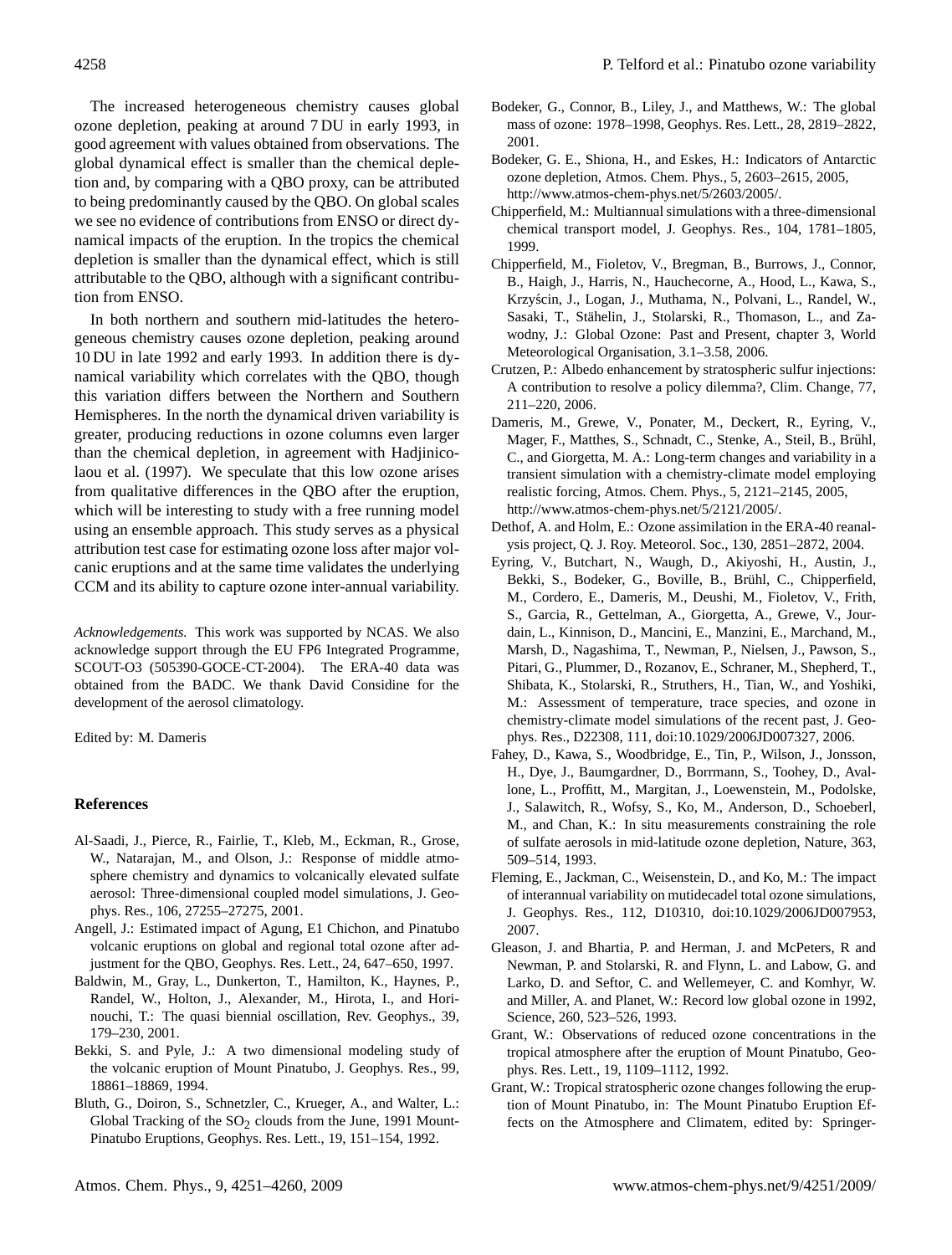Verlag, New York, USA, NATO ASI Set., Set. I, 42, 161–175, 1996.

- <span id="page-8-19"></span>Hadjinicolaou, P., Pyle, J., Chipperfield, M., and Kettleborough, J.: Effect of interannual meteorological variability on midlatitude O3, Geophys. Res. Lett., 24, 2993–2996, 1997.
- <span id="page-8-13"></span>Harris, N., Kyror, E., Staehelin, J., Brunner, D., Andersen, S., Godin-Beekmann, S., Dhomse,S., Hadjinicolaou, P., Hansen, G., Isaksen, I., Jrrar, A., Karpetchko,A., Kivi, R., Knudsen, B., Krizan, P, Lastovicka, J., Maeder, J., Orsolini, J. , Pyle, J., Rex, M., Vanicek, K., Weber, M., Wohltmann, I., Zanis, P., and Zerefos, C.: Ozone trends at northern mid- and high latitudes a European perspective, Ann. Geophys., 26, 1207–1220, 2008, [http://www.ann-geophys.net/26/1207/2008/.](http://www.ann-geophys.net/26/1207/2008/)
- <span id="page-8-1"></span>Hofmann, D., Oltmans, S., Komhyr, W., Harris, J., Lathtop, J., Langford, A., Deshler, T., Johnson, B., Torres, A., and Matthews, W.: Ozone loss in the lower stratosphere over the United States in 1992–1993: Evidence for heterogeneous chemistry on the Pinatubo aerosols, Geophys. Res. Lett., 21, 65–68, 1994.
- <span id="page-8-5"></span>Labitzke, K. and McCormick, M.: Stratospheric temperature increases due to Pinatubo aerosols, Geophys. Res. Lett., 19, 207– 210, 1992.
- <span id="page-8-9"></span>Logan, J., Jones, D., Megretskaia, I., Oltmans, S., Johnson, B., Vömel, H., Randel, W., Kimani, W., and Schmidlin, F.: Quasibiennial oscillation in tropical ozone as revealed by ozonesonde and satellite data, J. Geophys. Res., 108(D8), doi:10.1029/2002JD002170, 4244, 2003.
- <span id="page-8-17"></span>Mäder, J. and Staehelin, J. and Brunner, D. and Stahel, W. and Wohltmann, I. and Peter,T.: Statistical Modelling of Total Ozone: Selection of approppriate explanatory variables, J. Geophys. Res., 112(D11), doi:10.1029/2006JD007694, 108, 2007.
- <span id="page-8-26"></span>McCormick, M., Hamill, P., Pepin, T., Chu, W., Swissler, T., and McMaster, L.: Satellite Studies of Stratospheric Aerosols, BAMS, 60, 1038–1046, 1979.
- <span id="page-8-6"></span>McCormick, M., Thomason, L., and Trepte, C.: Atmospheric Effects of the Mount Pinatubo Eruption, Nature, 373, 399–405, 1995.
- <span id="page-8-2"></span>McGee, T., Newman, P., Gross, M., Singh, U., Godin, S., Lacoste, A.-M., and Magie, G.: Correlation of ozone loss with the presence of volcanic aerosols, Geophys. Res. Lett., 21, 2801–2804, 1994.
- <span id="page-8-23"></span>Morgenstern, O., Braesicke, P., Hurwitz, M., O'Connor, F., Bushell, A., Johnson, C., and Pyle, J.: The World Avoided by the Montreal Protocol, Geophys. Res. Lett., 35, L16811, doi:10.1029/2008GL034590, 2008.
- <span id="page-8-24"></span>Morgenstern, O., Braesicke, P., O'Connor, F., Bushell, A., Johnson, C., Osprey, S., and Pyle, J.: Evaluation of the new UKCA climate-composition model. Part 1: The Stratosphere, GMD, 2, 43–57, 2008.
- <span id="page-8-28"></span>Naujokat, B.: An update of the observed quasi-biennial oscillation of the stratospheric winds over the tropics, J. Atmos. Sci., 43, 1873–1877, 1986.
- <span id="page-8-10"></span>Pyle, J., Braesicke, P., and Zeng, G.: Dynamical variability in the modeling of chemistry – climate interactions, Faraday Discuss., 130, 27–39, 2005.
- <span id="page-8-11"></span>Randel, W. and Cobb, J.: Coherent variations of monthly mean total ozone and lower stratospheric temperature, J. Geophys. Res., 99, 5433–5447, 1994.
- <span id="page-8-3"></span>Randel, W., Wu, F., Russell III, J., Waters, J., and Froidevaux, L.: Ozone and temperature changes in the stratosphere following

the eruption of Mount Pinatubo, J. Geophys. Res., 100, 16753– 16764, 1995.

- <span id="page-8-25"></span>Rayner et al(2003) full reference: Rayner N. A., Parker, D. E., Horton, E. B., Folland, C. K., Alexander, L. V., Rowell, D. P., Kent, E. C., and Kaplan, A.: Global analyses of sea surface temperature, sea ice, and night marine air temperature since the late nineteenth century, J. Geophys. Res., 108(D14), 4407, doi:10.1029/2002JD002670, 2003.
- <span id="page-8-0"></span>Robock, A.: Volcanic eruptions and climate, Rev. Geophys., 38, 191–219, 2000.
- <span id="page-8-20"></span>Robock, A.: 20 reasons why geoengineering may be a bad idea, B. Am Meteor. Soc., 64, 14–59, 2008.
- <span id="page-8-21"></span>Robock, A., Oman, L., and Stenchikov, G.: Regional climate responses to geoengineering with tropical and Arctic SO<sub>2</sub> injections, J. Geophys. Res., 113, D16101, doi:10.1029/2008JD010050, 2008.
- <span id="page-8-14"></span>Rosenfield, J., Considine, D., Meade, P., Bacmeister, J., Jackman, C., and Schoeberl, M.: Stratospheric effects of Mount Pinatubo aerosol studied with a coupled two dimensional model, J. Geophys. Res., 102, 3649–3670, 1997.
- <span id="page-8-27"></span>Sato, M., Hansen, J., McCormick, M., and Pollack, J.: Stratospheric Aerosol Opical Depths 1850–1990, J. Geophys. Res., 98, 22987– 22994, 1993.
- <span id="page-8-12"></span>Shibata, K. and Deushi, M.: Long-term variations and trends in the simulation of the middle atmosphere 1980–2004 by the chemistry-climate model of the Meteorological Research Institute, Ann. Geophys., 26, 1299–1326, 2008,

[http://www.ann-geophys.net/26/1299/2008/.](http://www.ann-geophys.net/26/1299/2008/)

- <span id="page-8-8"></span>Shiotani, M. and Hasebe, F.: Stratospheric ozone variations in the equatorial region as seen in Stratospheric Aerosol and Gas Experiment data, J. Geophys. Res., 99, 14575–14584, 1994.
- <span id="page-8-4"></span>Solomon, S.: Stratospheric ozone depletion: A review of concepts and history, Rev. Geophys., 37, 275–316, 1999.
- <span id="page-8-18"></span>Solomon, S., Portmann, R., Garcia, R., Thomason, L., Poole, L., and McCormick, M.: The role of aerosol variations in anthropogenic ozone depletion at northern midlatitudes, J. Geophys. Res., 101, 6713–6727, 1996.
- <span id="page-8-16"></span>Stolarski, R., Douglass, A., Steenrod, S., and Pawson, S.: Trends in Stratospheric Ozone: Lessons Learned from a 3D Chemical Transport Model, J. Atmos. Sci., 63, 1028–1042, 2006.
- <span id="page-8-22"></span>Telford, P., Braesicke, P., Morgenstern, O., and Pyle, J.: Technical Note: Description and assessment of a nudged version of the new dynamics Unified Model, Atmos. Chem. Phys., 8, 1701–1712, 2008, [http://www.atmos-chem-phys.net/8/1701/2008/.](http://www.atmos-chem-phys.net/8/1701/2008/)
- <span id="page-8-15"></span>Thomas, M. A., Giorgetta, M. A., Timmreck, C., Graf, H.-F., and Stenchikov, G.: Simulation of the climate impact of Mt. Pinatubo eruption using ECHAM5 – Part 2: Sensitivity to the phase of the QBO, Atmos. Chem. Phys., 9, 3001–3009, 2009a, [http://www.atmos-chem-phys.net/9/3001/2009/.](http://www.atmos-chem-phys.net/9/3001/2009/)
- <span id="page-8-7"></span>Thomas, M. A., Timmreck, C., Giorgetta, M. A., Graf, H.-F., and Stenchikov, G.: Simulation of the climate impact of Mt. Pinatubo eruption using ECHAM5 Part 1: Sensitivity to the modes of atmospheric circulation and boundary conditions, Atmos. Chem. Phys., 9, 757–769, 2009b,

[http://www.atmos-chem-phys.net/9/757/2009/.](http://www.atmos-chem-phys.net/9/757/2009/)

<span id="page-8-29"></span>Thomason, L. and Peter, T.: Assessment of Stratospheric Aerosol Properties, Tech. Rep. WMO-TD No. 1295, WCRP Series Report No. 124, SPARC Report No. 4, Berrieres le Buisson Cedex, 2006.